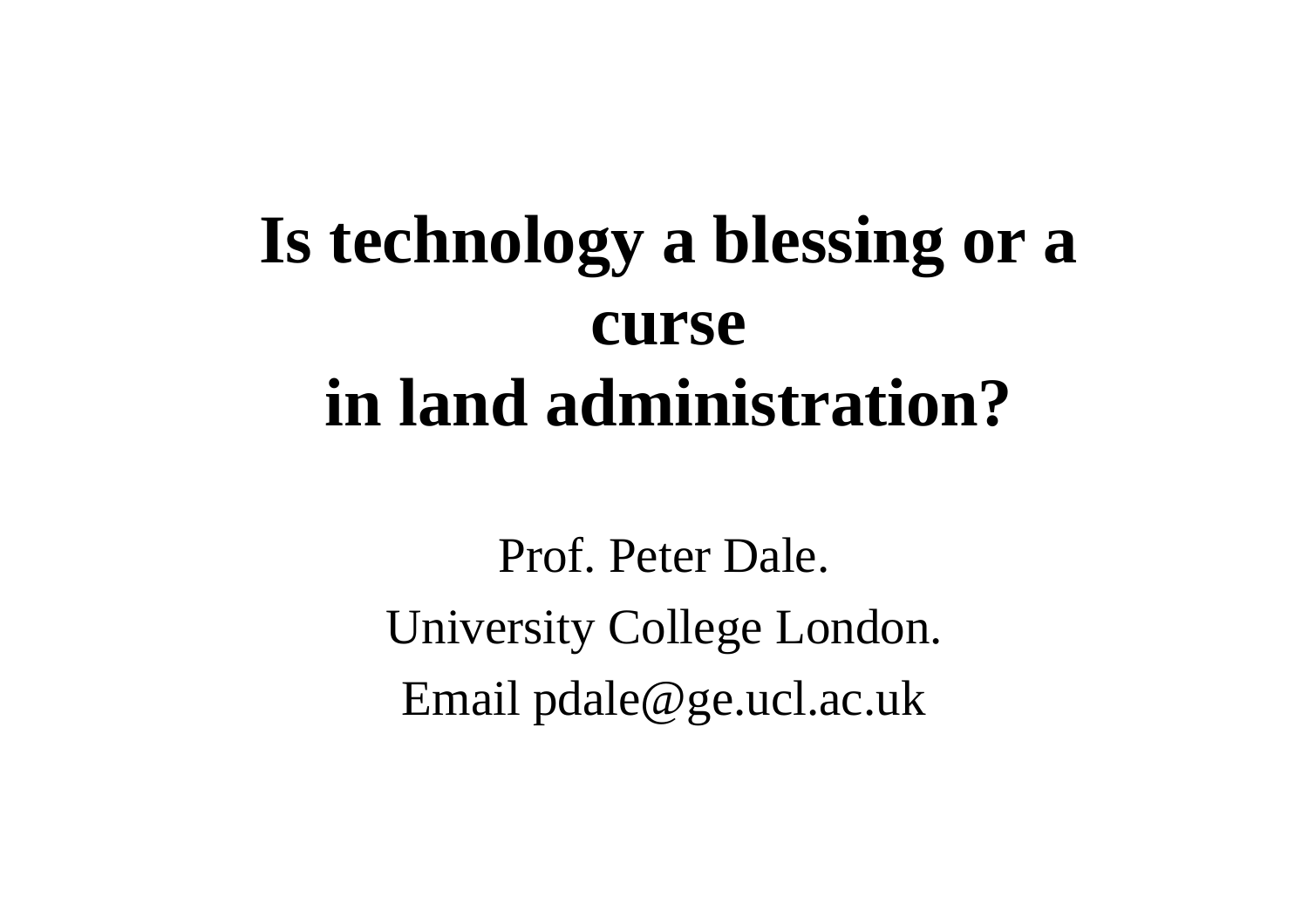#### **The Three Pillar Model**

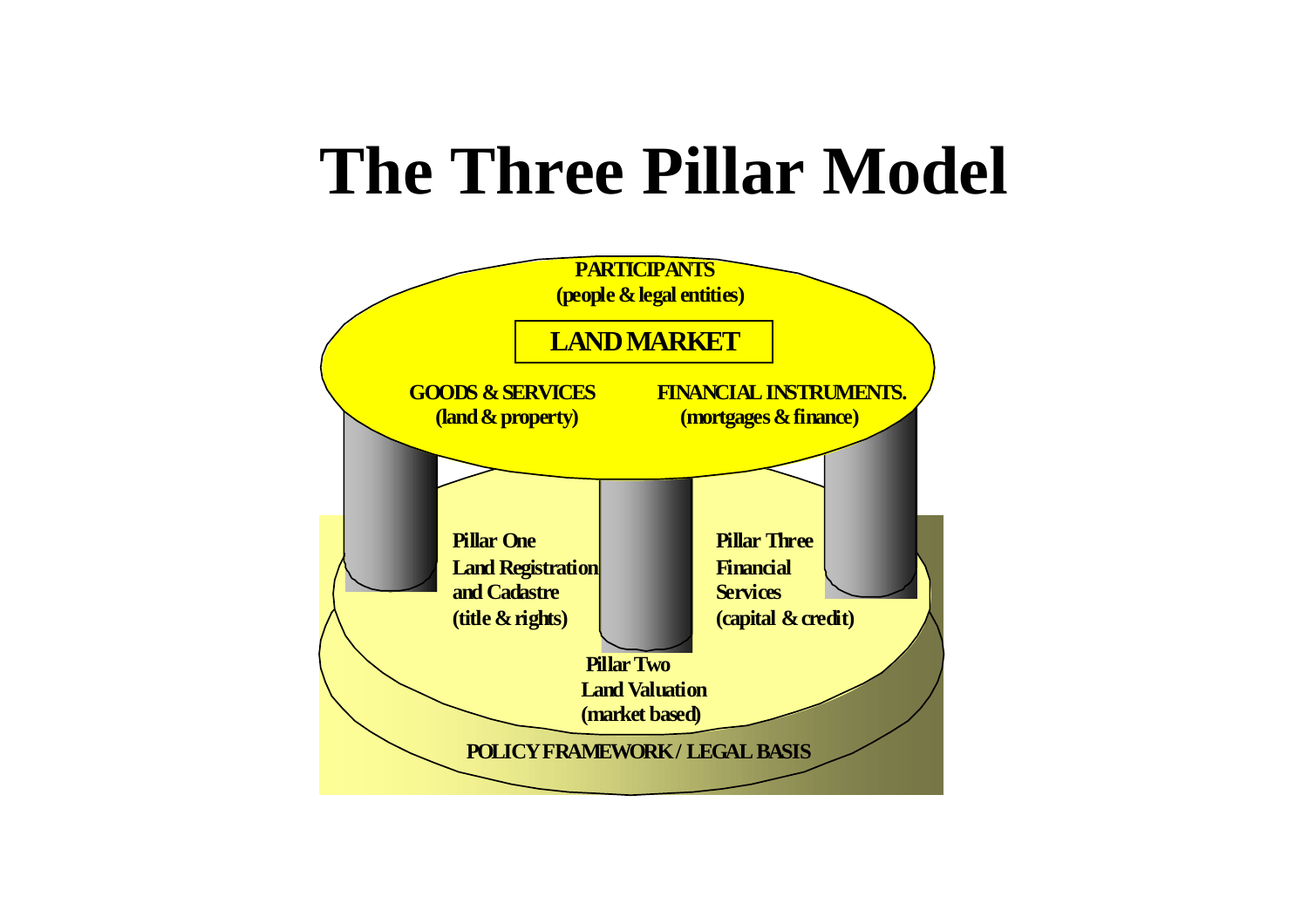## **ISSUES**

- Data Capture
- Data Storage and Retrieval
- Data Processing and Manipulation
- Data Distribution and Display
- Data Use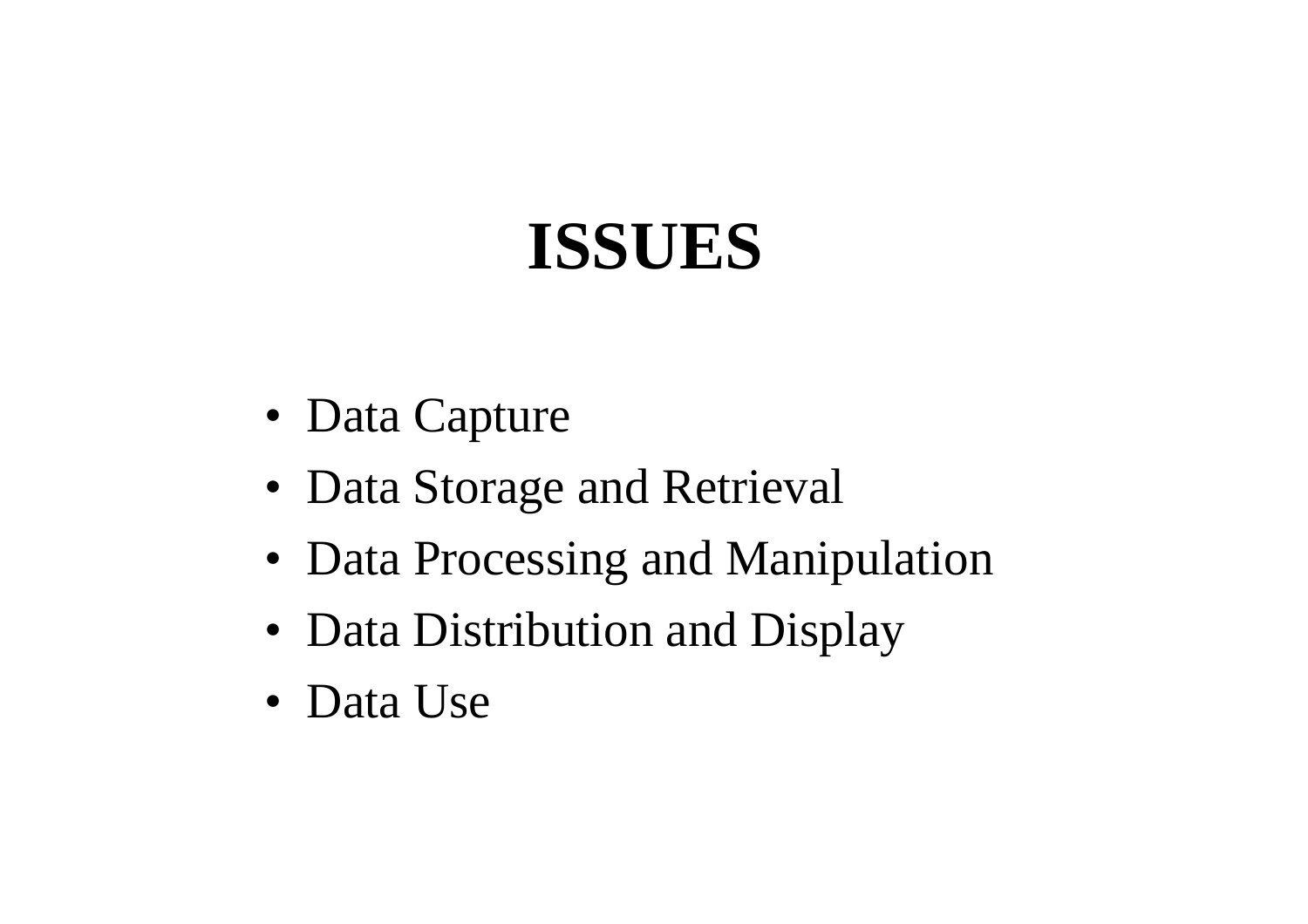## **COSTS OF MODERNISATION for average sized CEEC**

|           |                               | Time in years | <b>Cost in MECU</b> |
|-----------|-------------------------------|---------------|---------------------|
|           | • Basic infrastructure        | $5 - 10$      | 35                  |
|           | Text data conversion          | $5 - 7$       | 25                  |
|           | • New surveys (High/Medium    | 15/10         | 1500/75             |
| accuracy) |                               |               |                     |
|           | • Map data conversion         | $7 - 10$      | 250                 |
|           | Operating costs & maintenance | 10            | 35                  |
|           | Development                   | 10            | 25                  |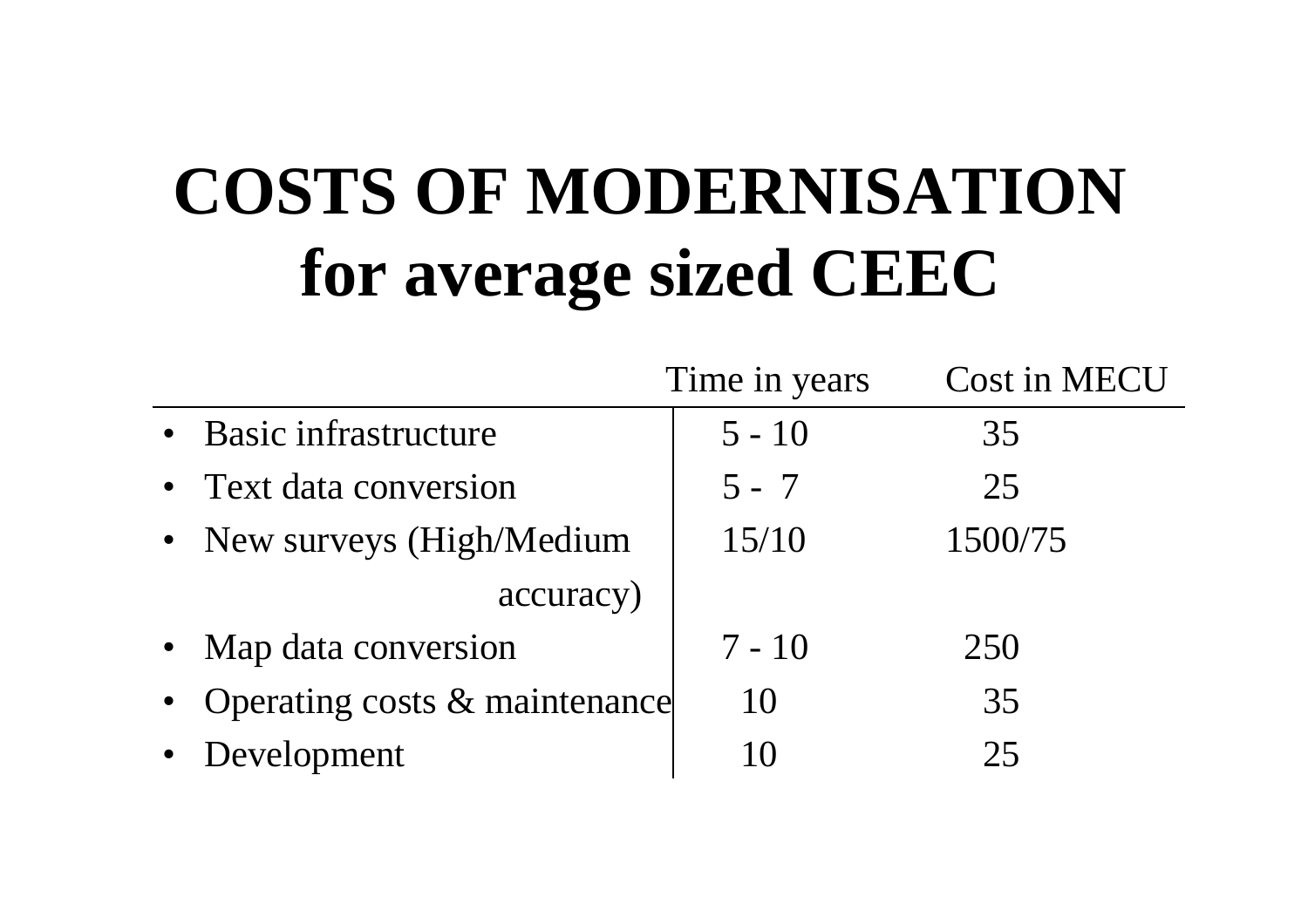## **DATA CAPTURE (1)**

- Capital Intensive v Labour Intensive
- Accuracy v Precision
- Monuments v Measurements
- Risk Management
- Maintenance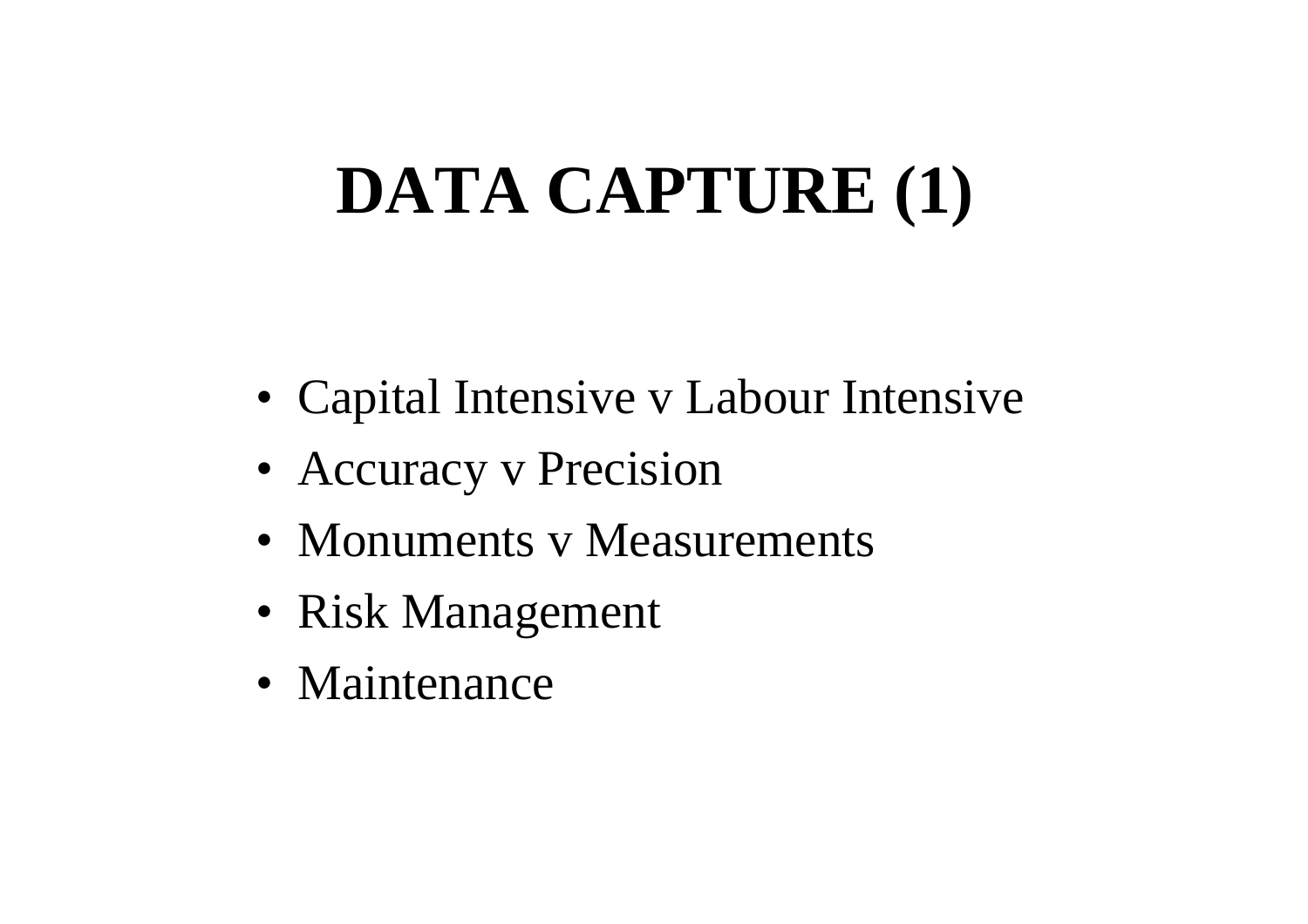# **DATA CAPTURE (2)**

- Field Survey
- Photogrammetry
- Text Data
- Data Conversion

 $(including GPS)$ (and Remote Sensing)  $(e.g.$  Adjudication)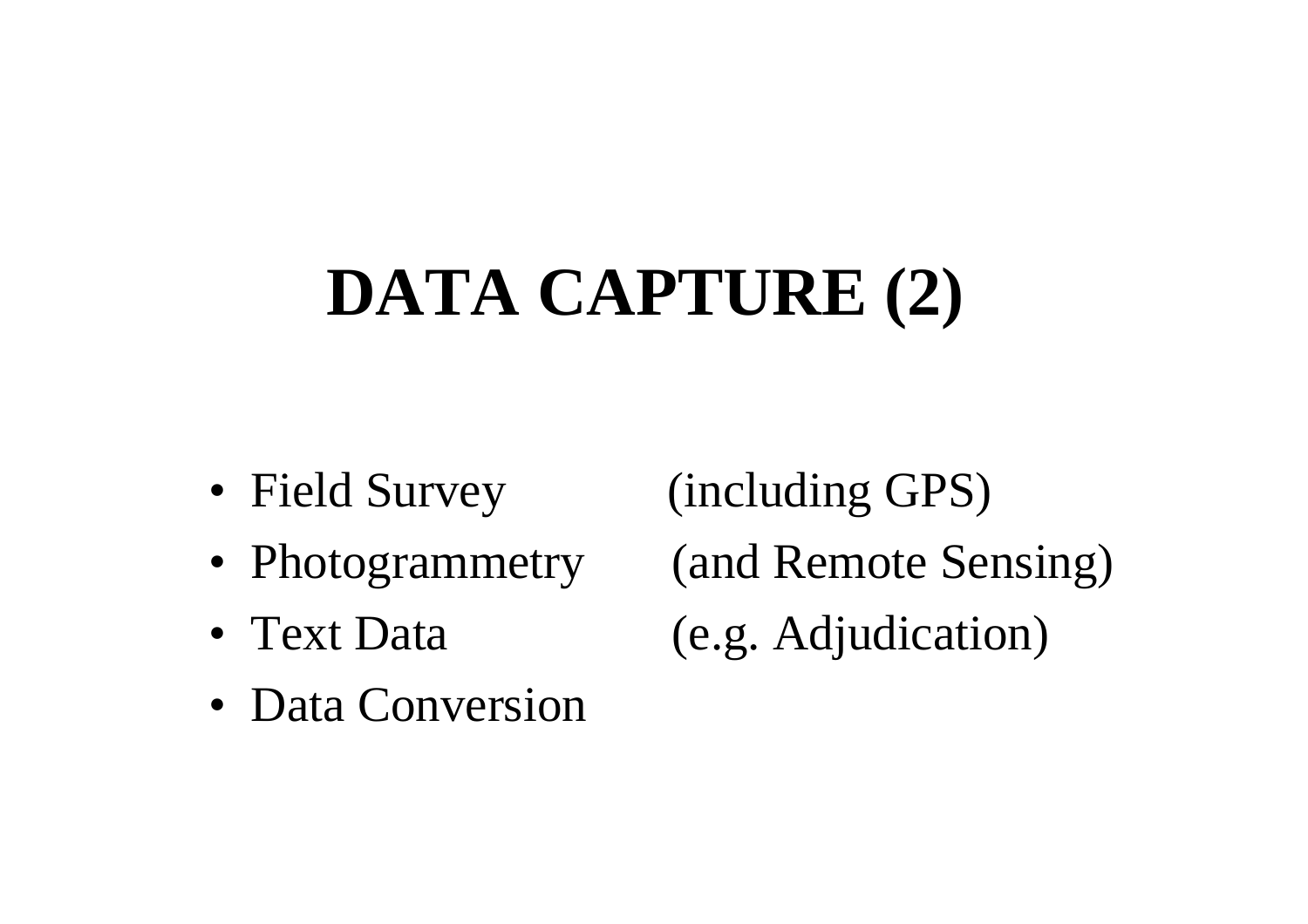## **DATA STORAGE AND RETRIEVAL**

- Archiving over centuries
- Controlling Access to Data
	- by individuals
	- by commercial exploiters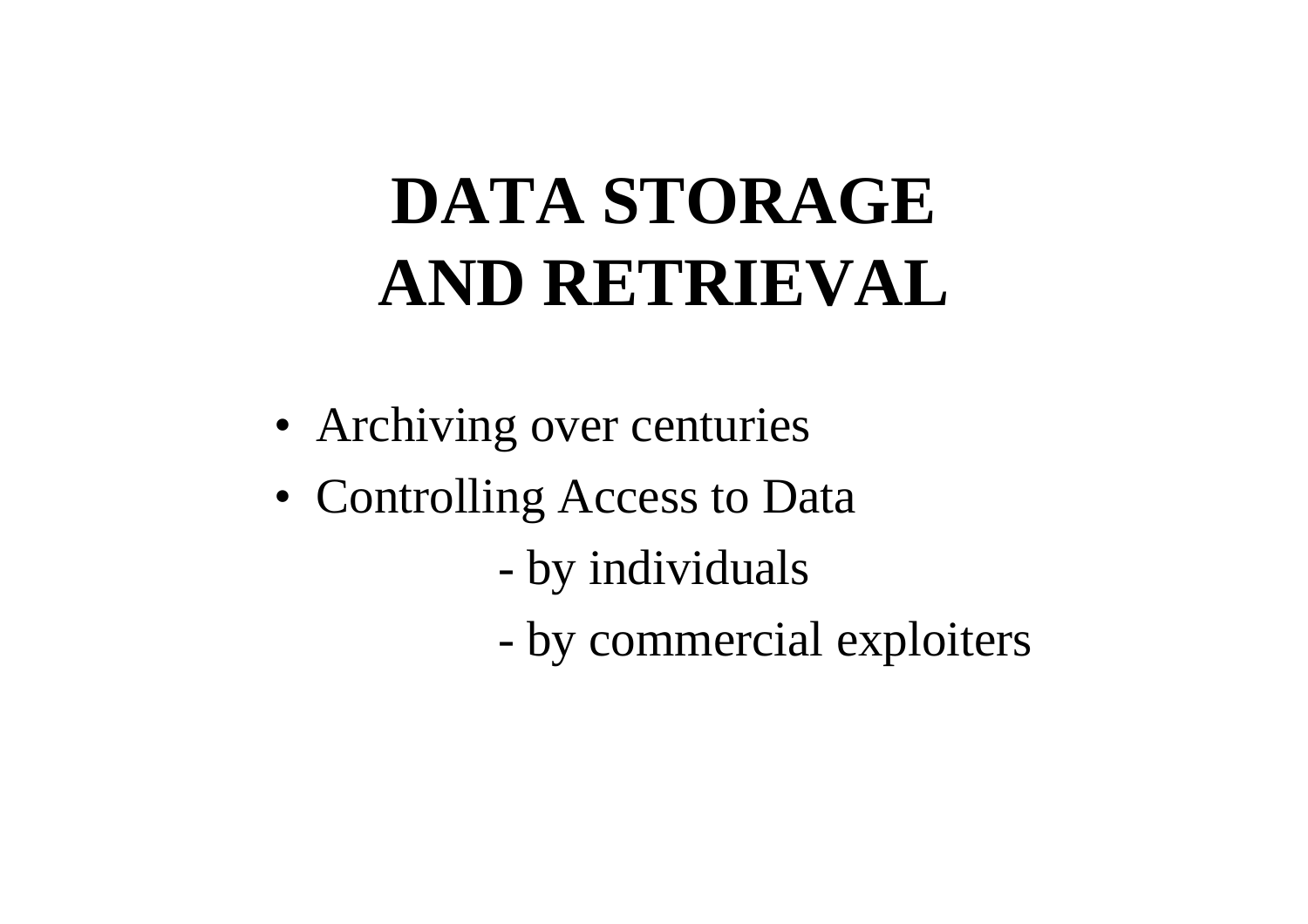## **DATA PROCESSING**

- Record Management
- Data Analysis
- Data Integration Tenure, Value & Use
- Joined-up Government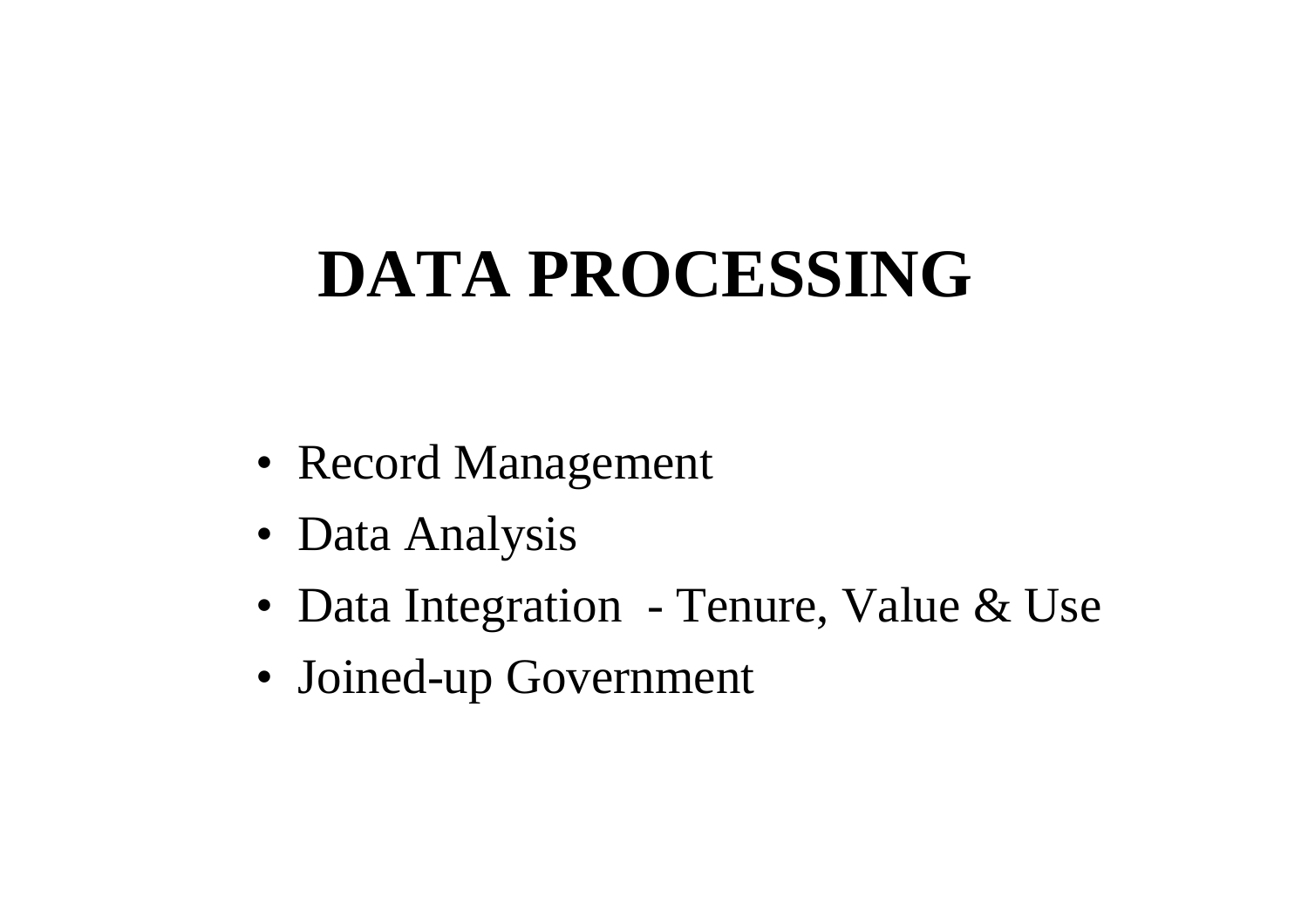## **DATA USE - THE PROVIDERS**

- Data Ownership and Copyright
- Liability for Data Quality
- Pricing Mechanisms
- E-Commerce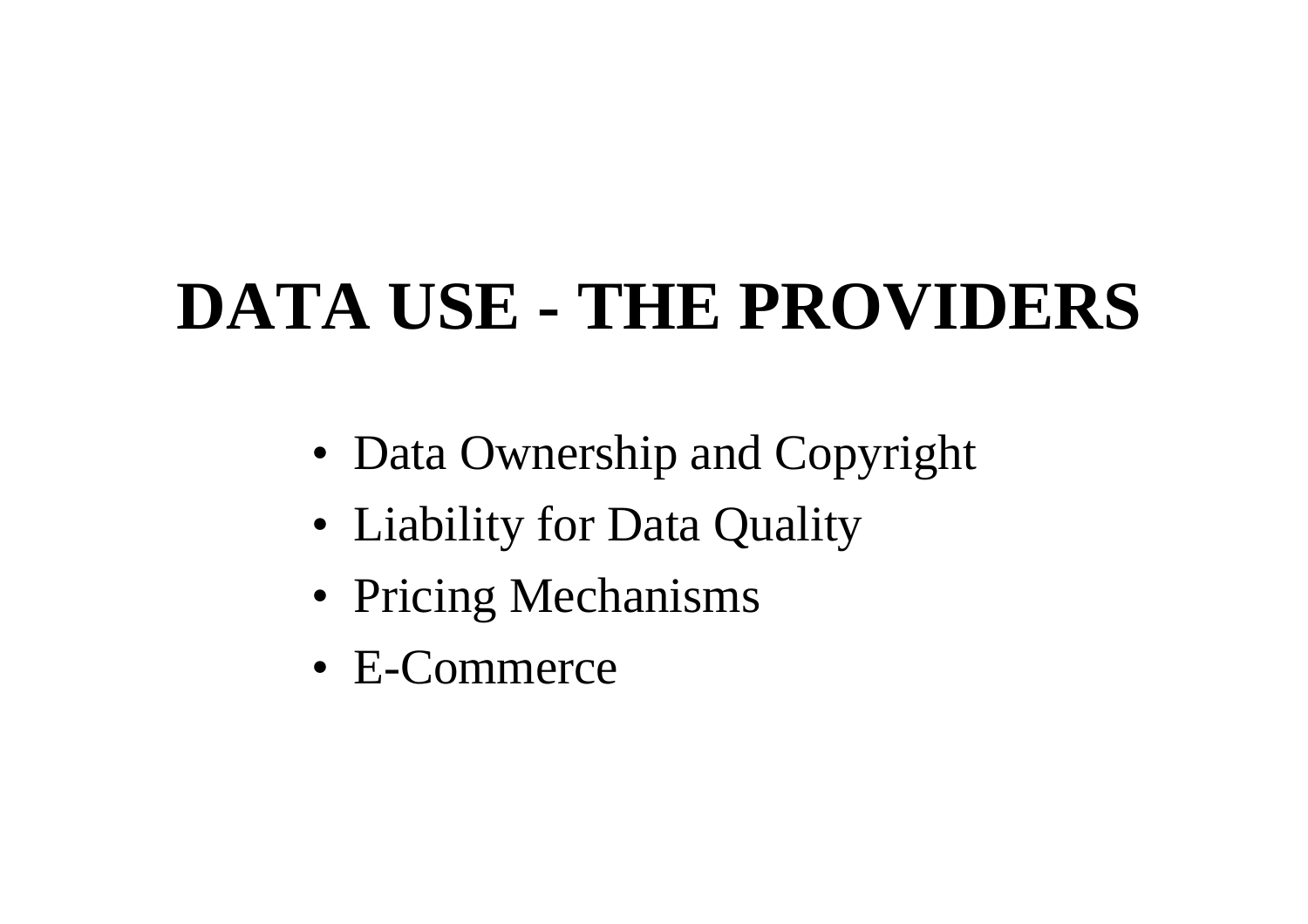## **DATA USE - THE CUSTOMERS**

- Privacy & Confidentiality
- Costs
- Accountability